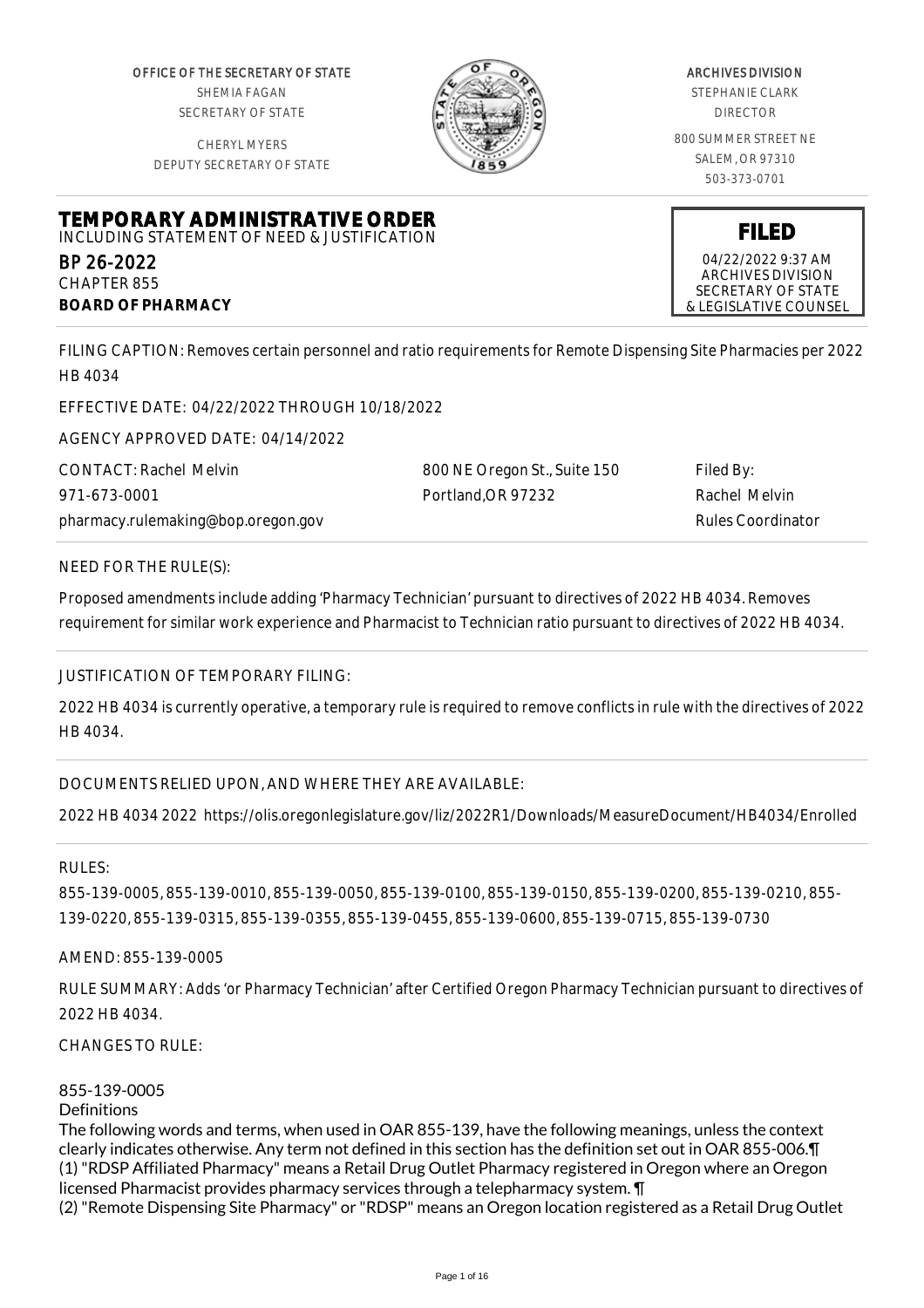Remote Dispensing Site Pharmacy staffed by a Certified Oregon Pharmacy Technician or Pharmacy Technician under the supervision, direction and control of an Oregon licensed Pharmacist using a telepharmacy system.¶ (3) "Telepharmacy" means the delivery of pharmacy services by an Oregon licensed Pharmacist through the use of a telepharmacy system to a patient at a remote location staffed by a Certified Oregon Pharmacy Technician or Pharmacy Technician.¶

(4) "Telepharmacy system" means a system of telecommunications technologies that enables monitoring, documenting and recording of the delivery of pharmacy services at a remote location by an electronic method which must include the use of audio and video, still image capture, and store and forward. Statutory/Other Authority: ORS 689.205, ORS 689.522, 2021 SB 629ORS 689.700, 2022 HB 4034 Statutes/Other Implemented: ORS 689.522, ORS 689.564, 2021 SB 629ORS 689.700, 2022 HB 4034

Page 2 of 16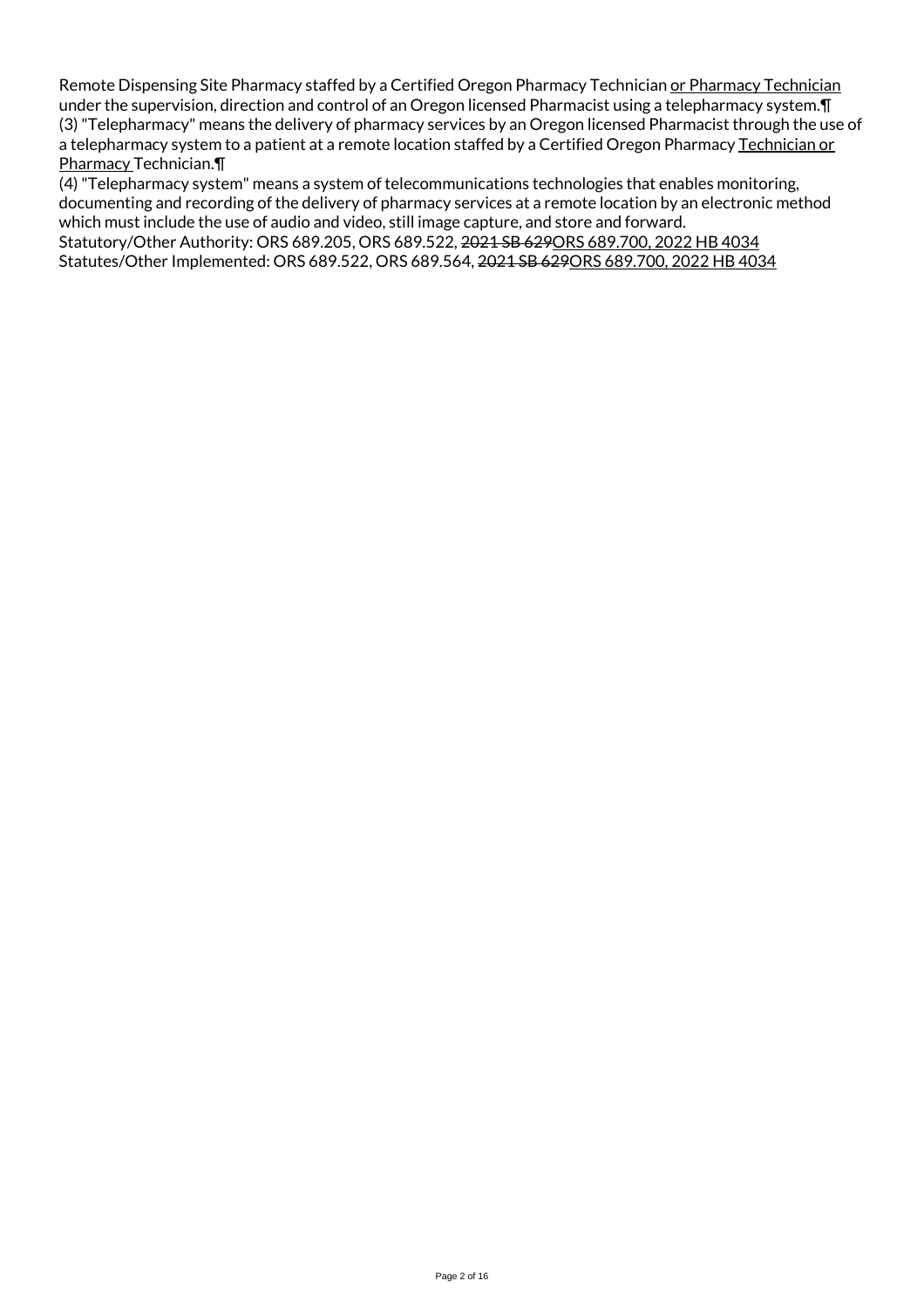RULE SUMMARY: Adds 'or Pharmacy Technician' after Certified Oregon Pharmacy Technician pursuant to directives of 2022 HB 4034.

CHANGES TO RULE:

## 855-139-0010

Registration: General

(1) A location in Oregon where the practice of pharmacy occurs by an Oregon licensed Pharmacist through the use of a telepharmacy system to a patient at a remote location staffed by a Certified Oregon Pharmacy Technician or Pharmacy Technician must be registered by the board in Oregon as a Retail Drug Outlet RDSP. ¶

(2) If controlled substances are stored in the RDSP, the RDSP must have an active Controlled Substance Registration Certificate with the board and Drug Enforcement Administration (DEA).¶

(3) AThe Retail Drug Outlet RDSP application must specify the RDSP Affiliated Pharmacy and cannot operate without a RDSP Affiliated Pharmacy that is registered by the board as a Retail Drug Outlet Pharmacy.¶ (4) All registration renewal applications must be accompanied by the annual fee and must contain the same information required in OAR 855-139-0014 $(3)$  and  $(45(2)$ .  $\P$ 

(5) The initial and annual registration fee for pharmacies is set out in OAR 855-110.¶

(6) The Retail Drug Outlet RDSP registration expires March 31, annually. If the annual registration fee referred to in OAR 855-110 is not paid by March 31 of the current year, a late fee as set out in OAR 855-110 must be included with the application for registration renewal.¶

(7) The registration is not transferable and the registration fee cannot be prorated.¶

(8) No RDSP may be operated until a certificate of registration has been  $\P$ 

issued to the pharmacy by the board.

Statutory/Other Authority: ORS 689.205, 2021 SB 629ORS 689.700, 2022 HB 4034

Statutes/Other Implemented: ORS 689.151, ORS 689.155, ORS 689.225, 2021 SB 629ORS 689.700, 2022 HB 4034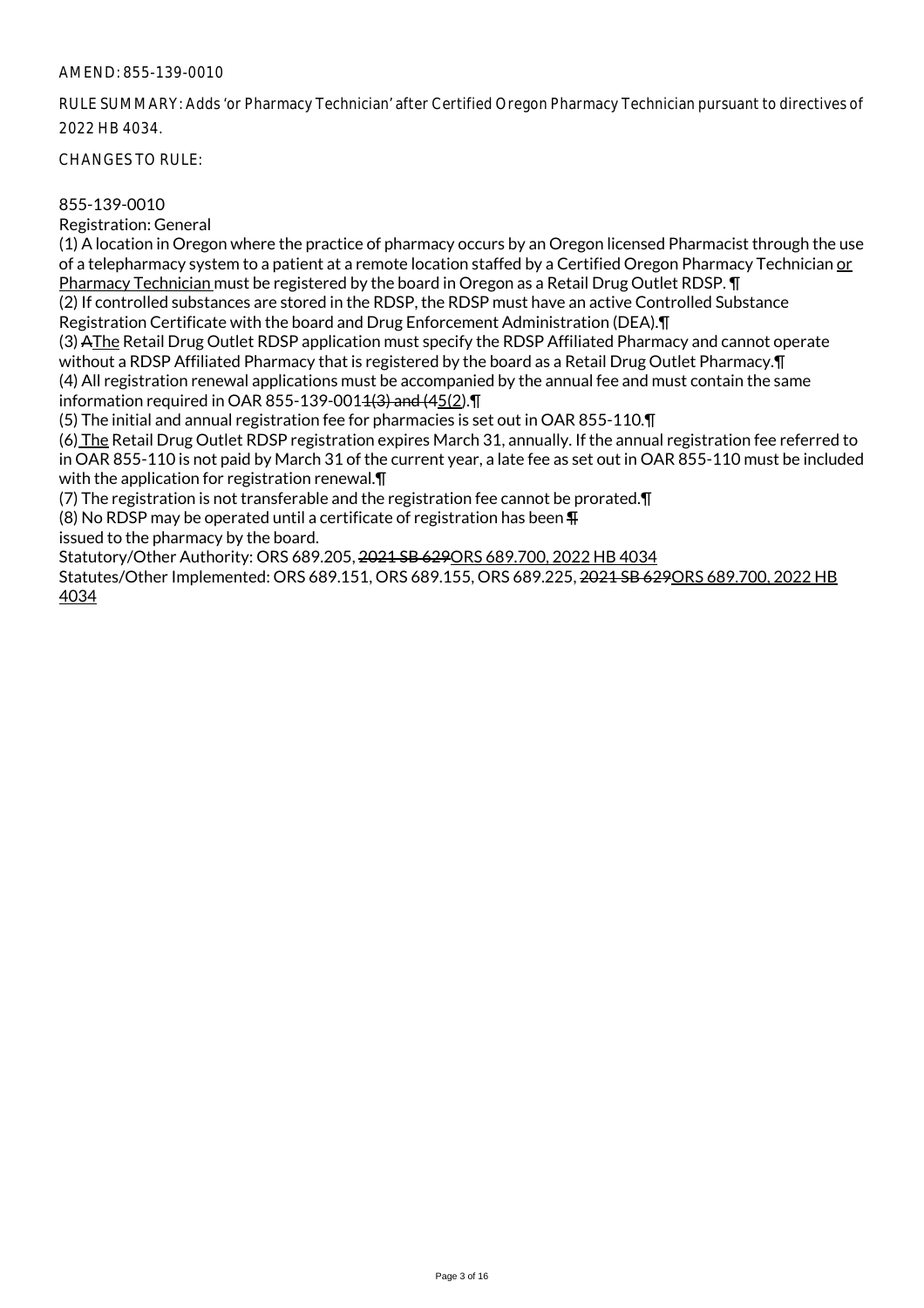RULE SUMMARY: Amends (2) by removing 'Pharmacy Technicians' and adds 'may not perform any pharmacy services' after 'Unlicensed Personnel'. Amends (4) by removing 'the RDSP', adds 'or Pharmacy Technician' after Certified Oregon Pharmacy Technician and adds 'adequately trained to perform their duties and' pursuant to directives of 2022 HB 4034.

CHANGES TO RULE:

855-139-0050

Personnel

(1) The Oregon licensed Pharmacist-in-charge of the RDSP Affiliated Pharmacy is responsible for all operations at the RDSP including responsibility for the telepharmacy system and enforcing policies and procedures.¶ (2) A RDSP may not utilize Interns, Pharmacy Technicians, or unlicensed personnel. T

(3) A Certified Oregon Phar. Unlicensed personnel macy Technician working at a RDSP is required to have at least one year experience working at an Oregon registered Retail Drug Outlet Pharmacy during the three years preceding the date the Certified Oregon Pharmacy Technician begins working at the RDSP.¶

(4) The Oregon licensed Pharmacist from the RDSP Affiliated Pharmacy who is supervising a RDSP must determine and document how many licensed individuals the pharmacist is capable of supervising, directing and controlling based on the services being provided. ¶

(5) When supervising a Certified Oregon Pharmacy Technician working at a RDSP, the Oregon licensed Pharmacist may supervise no mnot perform any pharmacy services.  $\P$ 

(3) The RDSP and RDSP Affiliated Pharmacy must ensure adequate staffing at both the RDSP and RDSP Affiliated Pharmacy. ¶

(4) Priore than four licensed pharmacy technicians among all locations, includingo working at a RDSP, the RDSP Affiliated Pharmacy. ¶

(6) The RDSP Affiliated Pharmacy is required to comply with the pharmacist's determination in (4) and retain records.¶

(7) The RDSP and RDSP Affiliated Pharmacy must ensure adequate staffing at both the RDSP and RDSP Affiliated Pharmacy. ¶

(8) Prior to working at a RDSP,, and the Oregon licensed Pharmacist-in-charge of the RDSP Affiliated Pharmacy is responsible for ensuring the Certified Oregon Pharmacy Technician or Pharmacy Technician and the Oregon licensed Pharmacist supervising the RDSP mustare adequately trained to perform their duties and have completed a training program on the proper use of the telepharmacy system.¶

(95) A RDSP Affiliated Pharmacy that terminates or allows a board licensee to resign in lieu of termination must report the termination or resignation to the board within 10 working days.

Statutory/Other Authority: ORS 689.205, 2022 HB 4034

Statutes/Other Implemented: ORS 689.151, ORS 689.155, ORS 689.305, 2022 HB 4034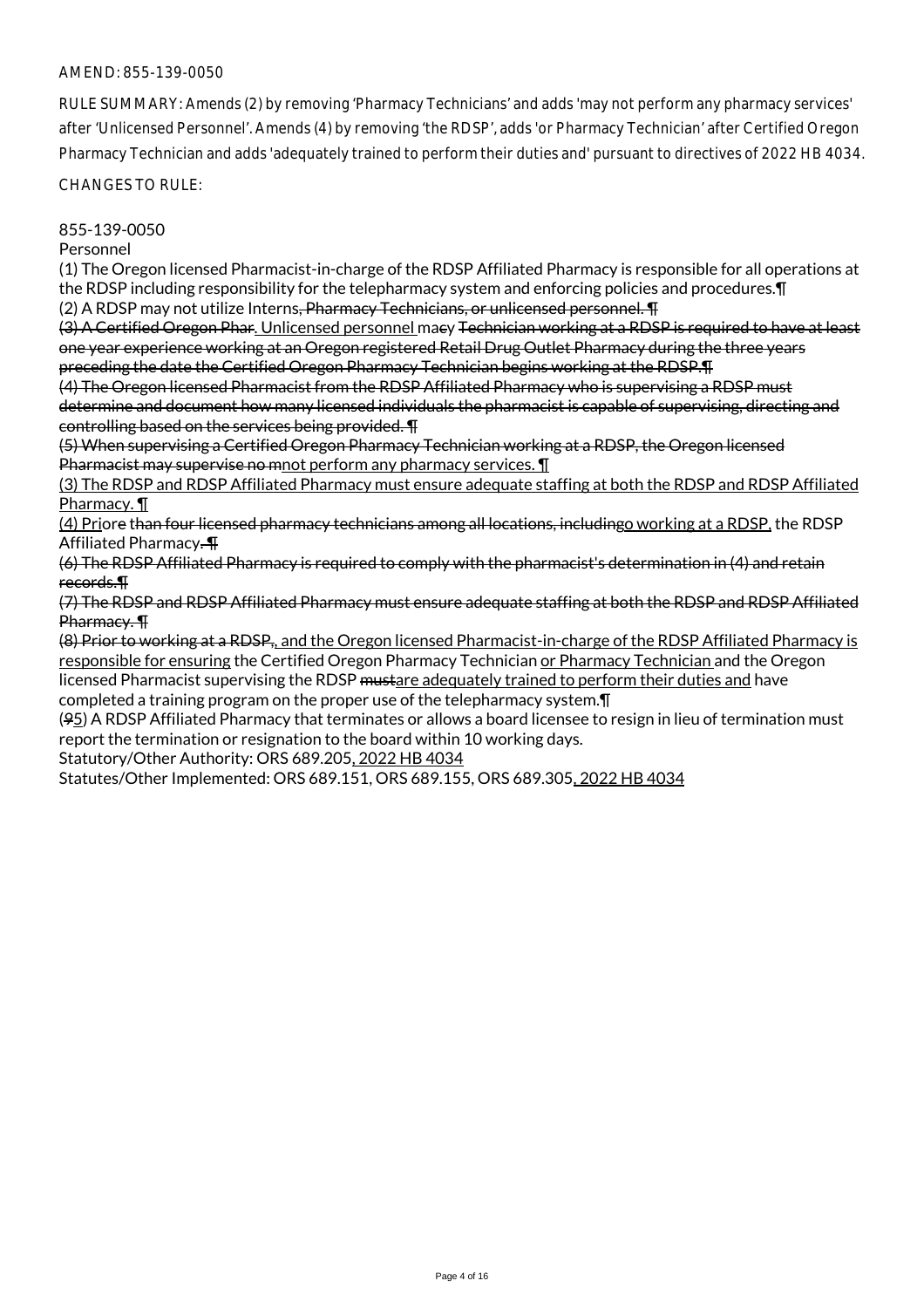RULE SUMMARY: Adds 'or Pharmacy Technician' after Certified Oregon Pharmacy Technician pursuant to directives of 2022 HB 4034.

CHANGES TO RULE:

## 855-139-0100

**Security** 

(1) The area in a registered RDSP where legend and/or controlled substances are stored, possessed, prepared, compounded or repackaged must be restricted in access by utilizing physical barriers to include floor to ceiling walls and a locked separate entrance to ensure the security of those drugs.¶

(2) The RDSP Affiliated Pharmacy, the RDSP, Oregon licensed Pharmacist-in-charge of the RDSP Affiliated Pharmacy and each Oregon licensed Pharmacist supervising the RDSP is responsible for the security of the prescription area including provisions for adequate safeguards against loss, theft or diversion of prescription drugs, and records for such drugs.¶

(3) The RDSP must be locked and the alarm system armed to prevent, deter and detect entry when:¶

(a) There is no Oregon licensed Pharmacist from the RDSP Affiliated Pharmacy actively supervising the RDSP; or¶ (b) There is no Certified Oregon Pharmacy Technician or Pharmacy Technician present in the RDSP; or¶

(c) Any component of the surveillance system is not functioning.¶

(4) A record must be maintained with the name and license number of each person entering the pharmacy area of the RDSP.¶

(5) No one may be in the prescription area of a RDSP unless authorized in real-time by an Oregon licensed Pharmacist who is supervising the RDSP and from the RDSP Affiliated Pharmacy.¶

(6) Minimum security methods must include a properly functioning:¶

(a) Alarm system at the RDSP and real-time notification to a designated licensee of the RDSP Affiliated Pharmacy if unauthorized access occurs;¶

(b) Electronic entry system that is controlled by an Oregon licensed Pharmacist and records the:¶

(A) Identification of the Oregon licensed Pharmacist authorizing access and securing the RDSP;¶

(B) Identification of the Certified Oregon Pharmacy Technician or Pharmacy Technician accessing and securing the RDSP; and¶

(C) Date and time of each activity. ¶

(c) Surveillance system that utilizes continuously accessible and recorded video between the RDSP Affiliated Pharmacy and the RDSP. The system must provide a clear view of:¶

(A) Dispensing site entrances;¶

(B) Preparation areas;¶

(C) Drug storage areas;¶

(D) Pick up areas;¶

(E) Office areas; and¶

(F) Publicly accessible areas.

Statutory/Other Authority: ORS 475.035, ORS 689.205, 2022 HB 4034

Statutes/Other Implemented: ORS 689.155, 2022 HB 4034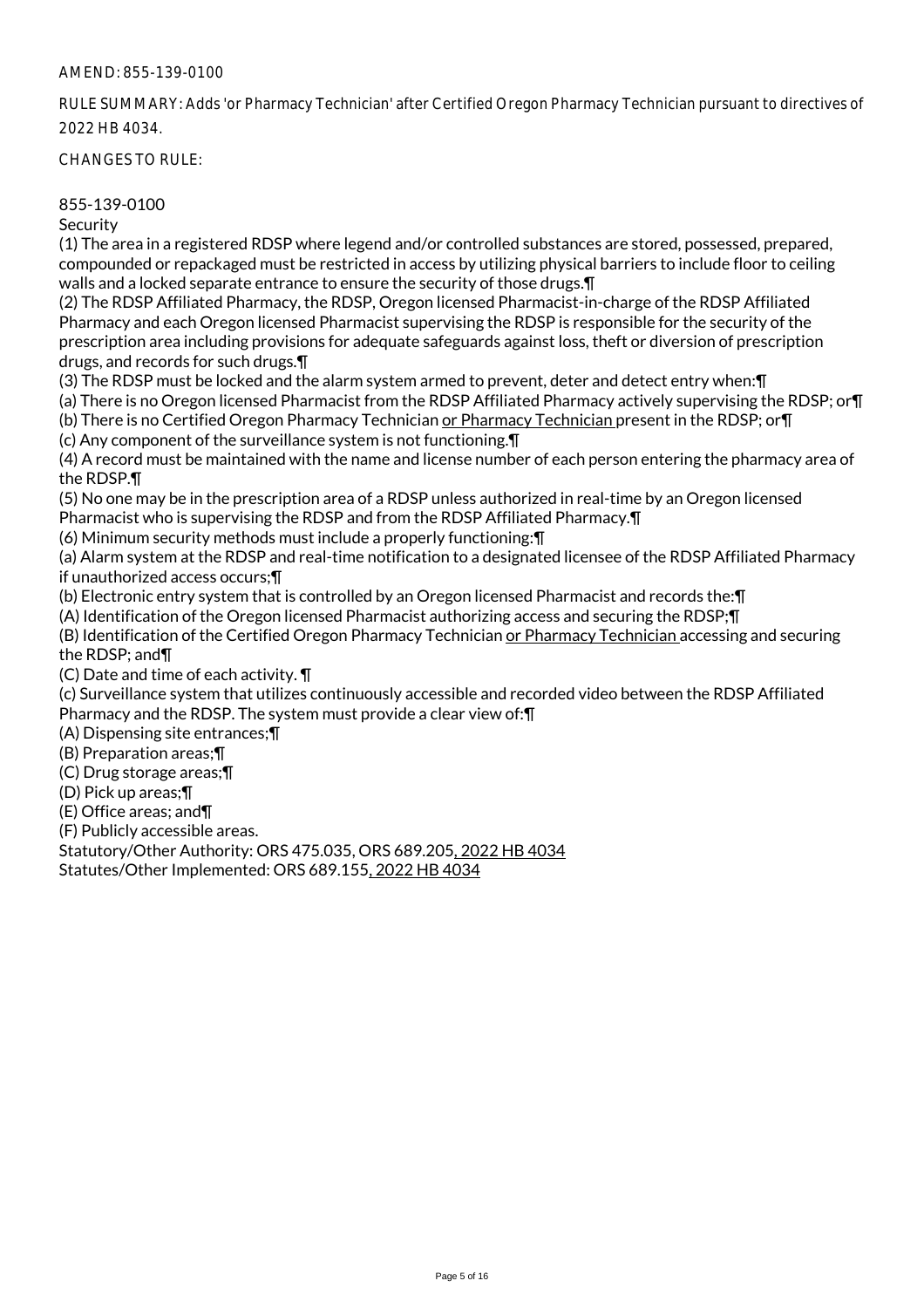RULE SUMMARY: Adds 'or Pharmacy Technician' after Certified Oregon Pharmacy Technician pursuant to directives of 2022 HB 4034.

CHANGES TO RULE:

855-139-0150 Outlet: Sanitation A RDSP and its RDSP Affiliated Pharmacy must:¶ (1) Ensure the RDSP is kept clean.¶ (2) Ensure the Certified Oregon Pharmacy Technician or Pharmacy Technician working in the RDSP practices appropriate infection control. Statutory/Other Authority: ORS 689.305, 2022 HB 4034 Statutes/Other Implemented: ORS 689.305, 2022 HB 4034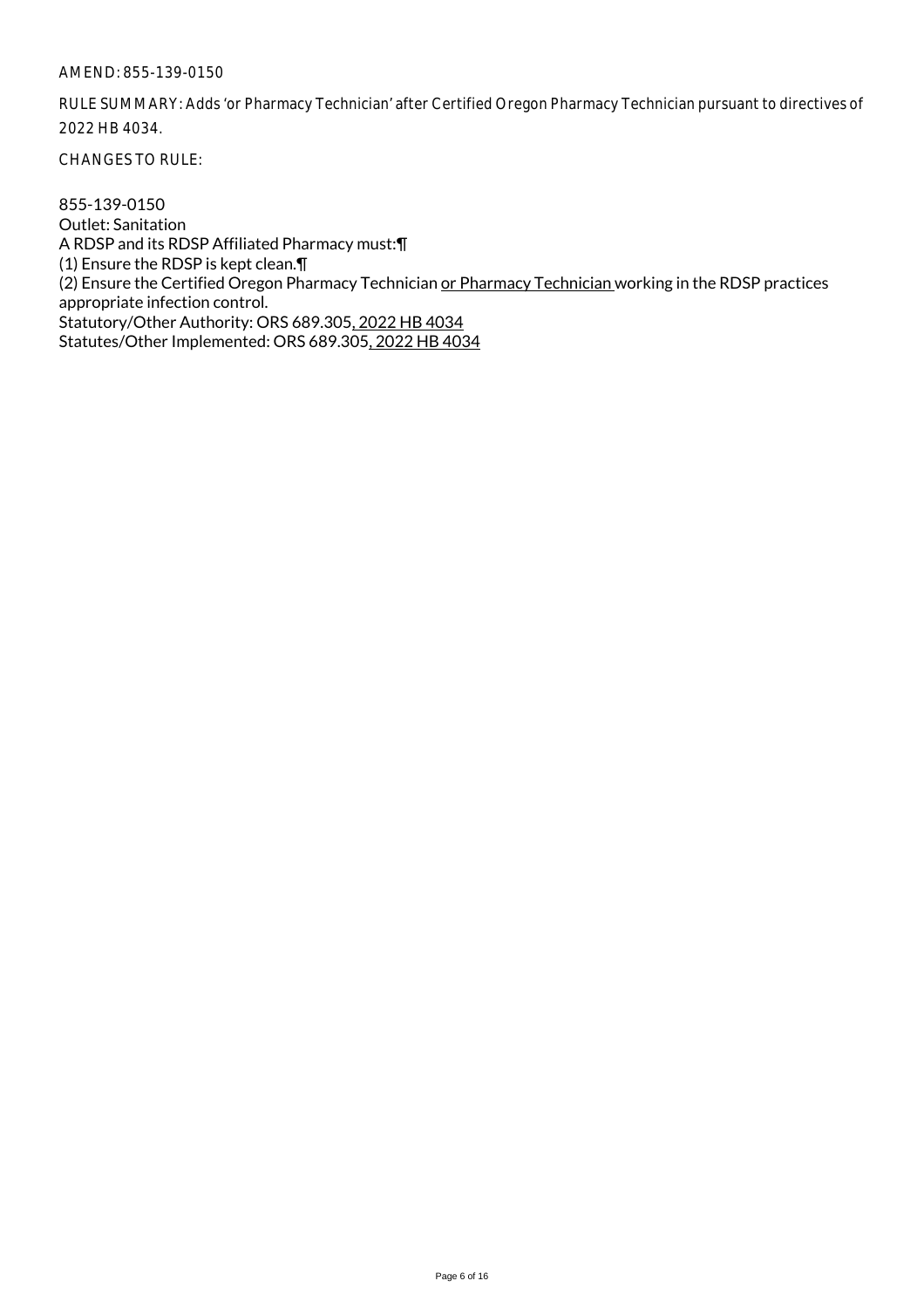RULE SUMMARY: Adds 'or Pharmacy Technician' after Certified Oregon Pharmacy Technician pursuant to directives of 2022 HB 4034.

CHANGES TO RULE:

855-139-0200

Outlet: General Requirements

(1) A RDSP Affiliated Pharmacy may not be affiliated with more than two Remote Dispensing Site Pharmacies.¶ (2) A RDSP Affiliated Pharmacy must be less than 120 miles apart via the shortest surface street route from the RDSP. ¶

(3) A RDSP and its RDSP Affiliated Pharmacy must:¶

(a) Have the same owner; or¶

(b) Have a written contract that specifies:¶

(A) The services to be provided by each licensee and registrant;¶

(B) The responsibilities of each licensee and registrant; and¶

(C) The accountabilities of each licensee and registrant;¶

(c) Ensure each prescription is dispensed in compliance with OAR 855-019, OAR 855-025 and OAR 855-139;¶

(d) Comply with all applicable federal and state laws and rules;¶

(e) Designate in writing the Oregon licensed Pharmacists and Certified Oregon Pharmacy Technicians or Pharmacy Technicians authorized to access the RDSP and operate the telepharmacy system;¶

(f) Train the Oregon licensed Pharmacists and Certified Oregon Pharmacy Technicians or Pharmacy Technicians in the operation of the telepharmacy system and RDSP;¶

(g) Develop, implement and enforce a continuous quality improvement program for dispensing services from a RDSP designed to objectively and systematically:¶

(A) Monitor, evaluate, document the quality and appropriateness of patient care; ¶

(B) Improve patient care; and¶

(C) Identify, resolve and establish the root cause of dispensing and DUR errors and prevent their reoccurrence;¶

(h) Provide a telephone number that a patient, patient's agent or prescriber may use to contact the Oregon licensed Pharmacist from the RDSP Affiliated Pharmacy; and¶

(i) Develop, implement and enforce a process for an in person physical inspection of the RDSP by an Oregon licensed Pharmacist at least once every 28 days or more frequently as deemed necessary by the Oregon licensed Pharmacist-in-charge of the RDSP Affiliated Pharmacy. The inspection must utilize the RDSP self-inspection form, be documented, and records retained.

Statutory/Other Authority: ORS 689.205, 2021 SB 629ORS 689.700, 2022 HB 4034

Statutes/Other Implemented: 2021 SB 629, ORS 689.155ORS 689.155, ORS 689.700, 2022 HB 4034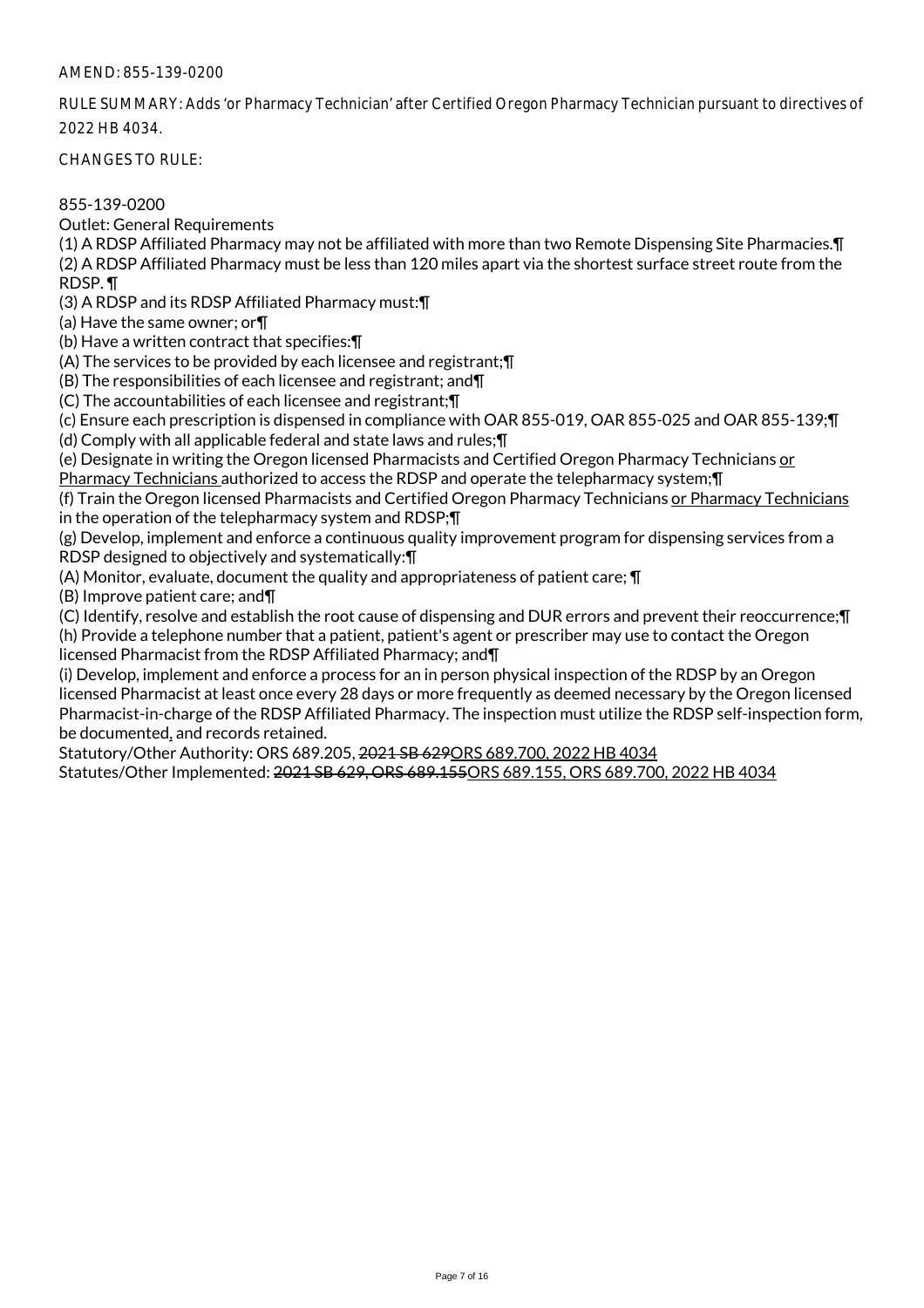RULE SUMMARY: Adds 'or Pharmacy Technician' after Certified Oregon Pharmacy Technician and pursuant to directives of 2022 HB 4034. Adds 'reasonable' to (3)(a) before 'professional judgment.'

CHANGES TO RULE:

855-139-0210

Outlet: Supervision

A RDSP and its RDSP Affiliated Pharmacy must:¶

(1) Ensure prescription drugs are only dispensed at the RDSP if an Oregon licensed Pharmacist is supervising the Certified Oregon Pharmacy Technician or Pharmacy Technician, and the surveillance system is fully operational;¶ (2) Ensure an Oregon licensed Pharmacist supervises, directs and controls each Certified Oregon Pharmacy Technician or Pharmacy Technician at the RDSP using an audiovisual communication system. All patient interactions must be recorded, reviewed and stored;¶

(3) The Oregon licensed Pharmacist who is supervising the Certified Oregon Pharmacy Technician or Pharmacy Technician at a RDSP must:¶

(a) Using reasonable professional judgment, determine the percentage of patient interactions for each licensee that must be reviewed to ensure public health and safety with a minimum of 10% of patient interactions observed or reviewed; ¶

(b) Review patient interactions within 48 hours of the patient interaction to ensure that each licensee is acting within the authority permitted under their license and patients are connected with a pPharmacist upon request; [ (c) Document the following within 24 hours of the review in (3)(b):¶

(A) Number of each licensee's patient interactions;¶

(B) Number of each licensee's patient interactions pPharmacist is reviewing; ¶

(C) Date and time of licensee patient interaction pPharmacist is reviewing; ¶

(D) Date and time of  $p$ Pharmacist review of licensee's patient interaction; and  $\P$ 

(E) Pharmacist notes of each interaction reviewed; and¶

(d) Report any violation of OAR 855 to the RDSP Affiliated Pharmacy within 24 hours of discovery and to the board within 10 days. ¶

(4) The Oregon registered Drug Outlet Pharmacy must comply with the pPharmacist's determination in (3)(a), employ adequate staff to allow for completion of the review within 48 hours, and retain records.¶

(5) Ensure telephone audio is recorded, reviewed and stored for all patient interactions completed by the Certified Oregon Pharmacy Technician or Pharmacy Technician.¶

(6) Develop, implement and enforce a plan for responding to and recovering from an interruption of service which prevents an Oregon licensed Pharmacist from supervising a Certified Oregon Pharmacy Technician or Pharmacy Technician at the RDSP.

Statutory/Other Authority: ORS 689.205, ORS 689.225, 2022 HB 4034

Statutes/Other Implemented: ORS 689.151, ORS 689.155, ORS 689.305, 2022 HB 4034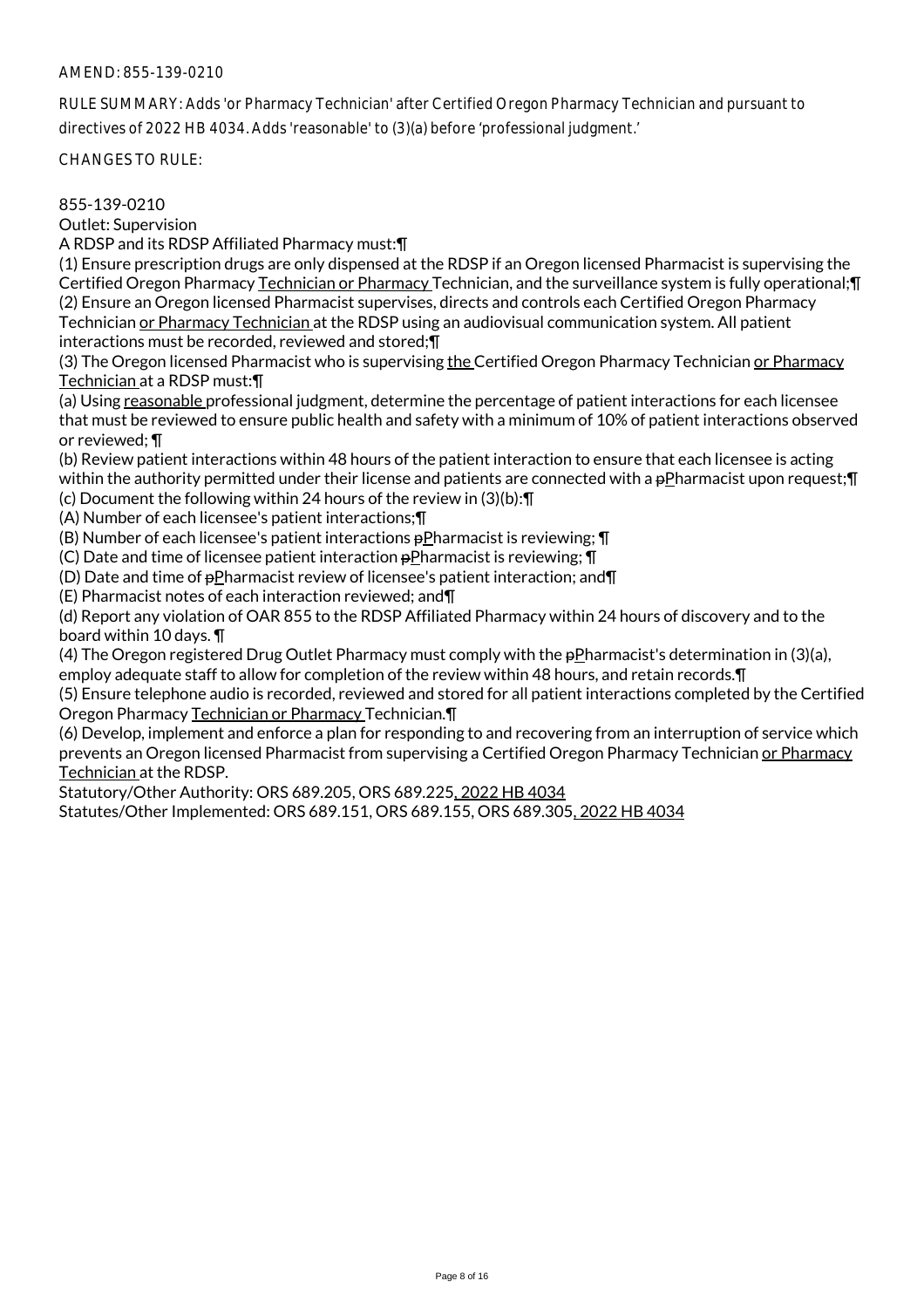RULE SUMMARY: Adds 'or Pharmacy Technician' after Certified Oregon Pharmacy Technician pursuant to directives of 2022 HB 4034.

CHANGES TO RULE:

## 855-139-0220

Outlet: Non-Prescription Drugs

If non-prescription drugs are offered for sale at the RDSP, the RDSP and its RDSP Affiliated Pharmacy must:¶ (1) Ensure that the Certified Oregon Pharmacy Technician or Pharmacy Technician does not provide advice, information that requires judgment, or recommendations involving non-prescription drugs; and¶ (2) Ensure that an Oregon-licensed Pharmacist is immediately available to provide counseling or¶ recommendations involving non-prescription drugs. Statutory/Other Authority: ORS 689.205, 2022 HB 4034 Statutes/Other Implemented: ORS 689.155, 2022 HB 4034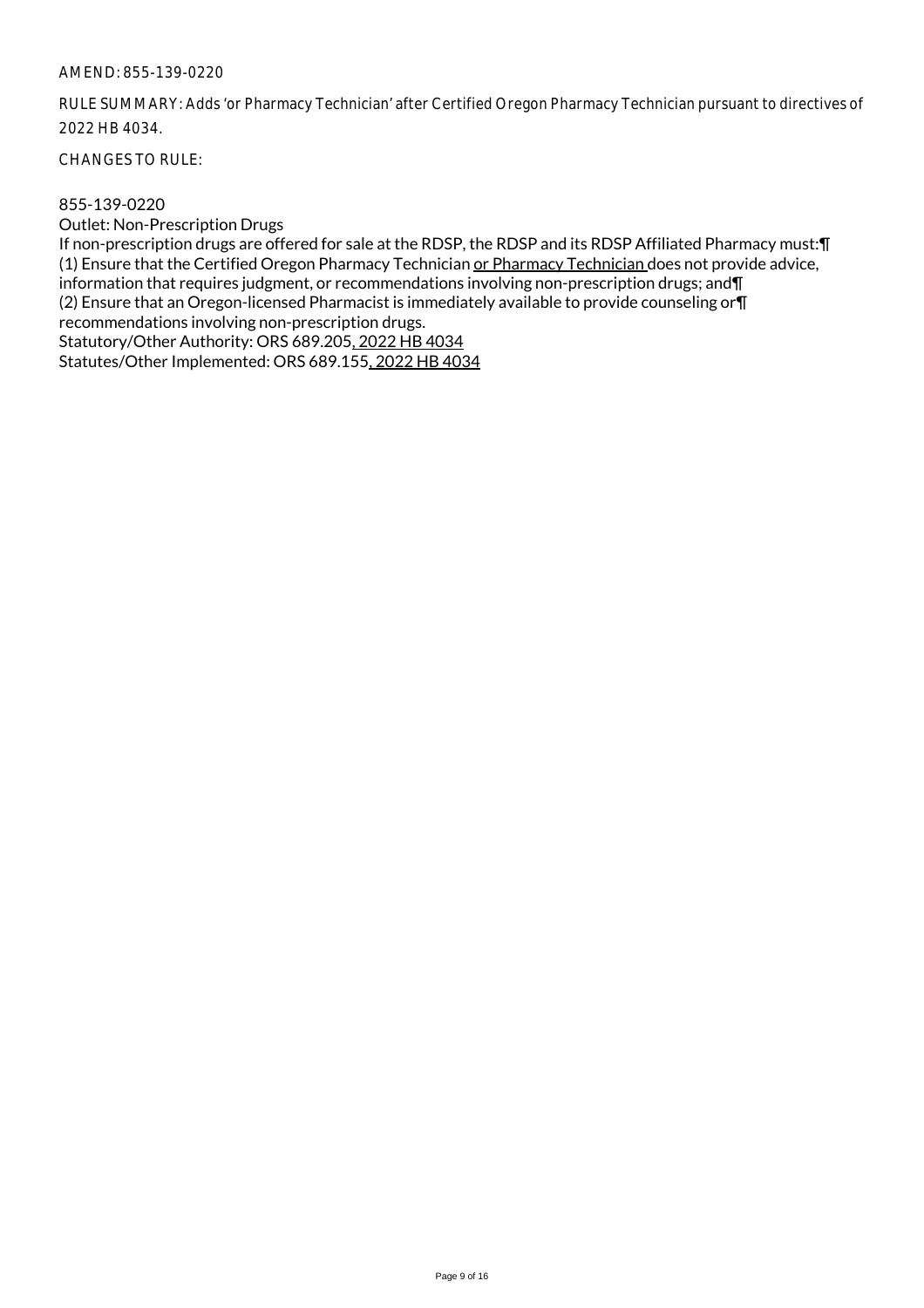RULE SUMMARY: Adds 'or Pharmacy Technician' after Certified Oregon Pharmacy Technician pursuant to directives of 2022 HB 4034. Adds 'reasonable' to (2) before 'professional judgment'.

CHANGES TO RULE:

# 855-139-0315

Prescription: Refills

(1) Where refill authority is given other than by the original prescription, documentation that such refill authorization was given, the date of authorization, and name of the authorizing prescriber or the prescriber's agent must be recorded. This documentation must be readily retrievable. Prescriptions for controlled substances in Schedules III, IV and V are limited to five refills or six months from date of issue, whichever comes first.¶ (2) If the practitioner is not available and in the reasonable professional judgment of the Oregon licensed Pharmacist an emergency need for the refill of a prescription drug has been demonstrated, the Oregon licensed Pharmacist may authorize the Certified Oregon Pharmacy Technician or Pharmacy Technician to prepare for pPharmacist verification a sufficient quantity of the drug consistent with the dosage regimen, provided it is not a controlled substance, to last until a practitioner can be contacted for authorization, but not to exceed a 72-hour supply. The practitioner must be promptly notified of the emergency refill. T

(3) Each refilling of a prescription must be accurately documented, readily retrievable, and uniformly maintained for three years. This record must include;¶

(a) The identity of the Certified Oregon Pharmacy Technician or Pharmacy Technician and responsible Oregon licensed Pharmacist;¶

(b) Name of the patient;¶

(c) Name of the medication;¶

(d) Date of refill; and¶

(e) Quantity dispensed.¶

(4) Refill quantities may be combined into a single filling if the prescription is not for a controlled substance or psychotherapeutic drug and the prescriber is notified of the change.¶

(5) A retail pharmacy may only dispense a prescription refill upon request of the patient or patient's agent. A request specific to each prescription medication is required, unless the requested fill or refill is part of an autorefill program and is a continuation of therapy.¶

(6) A prescription must be refilled in context with the approximate dosage schedule unless specifically authorized by the prescriber.¶

(7) Auto-Refill Programs. A mail order or retail pharmacy, excluding cycle-fill for long term care, may use a program that automatically refills non-controlled prescription medications, that have existing refills available and are consistent with the patient's current medication therapy only when the following conditions are met:¶ (a) A patient or patient's agent must enroll each prescription medication in an auto-refill program before a

pharmacy can include the prescription medication as part of the auto-refill program; ¶

(b) The prescription is not a controlled substance; ¶

(c) The pharmacy must discontinue auto-refill program enrollment when requested by the patient or patient's agent; ¶

(d) Pick-up notification to a patient or patient's agent may be generated upon completion of a prescription refill; and¶

(e) When an auto-refill prescription is returned to stock or when delivery is refused that prescription medication is removed from the auto-refill program for that patient.

Statutory/Other Authority: ORS 689.205, 2022 HB 4034

Statutes/Other Implemented: ORS 689.505, ORS 689.515, 2022 HB 4034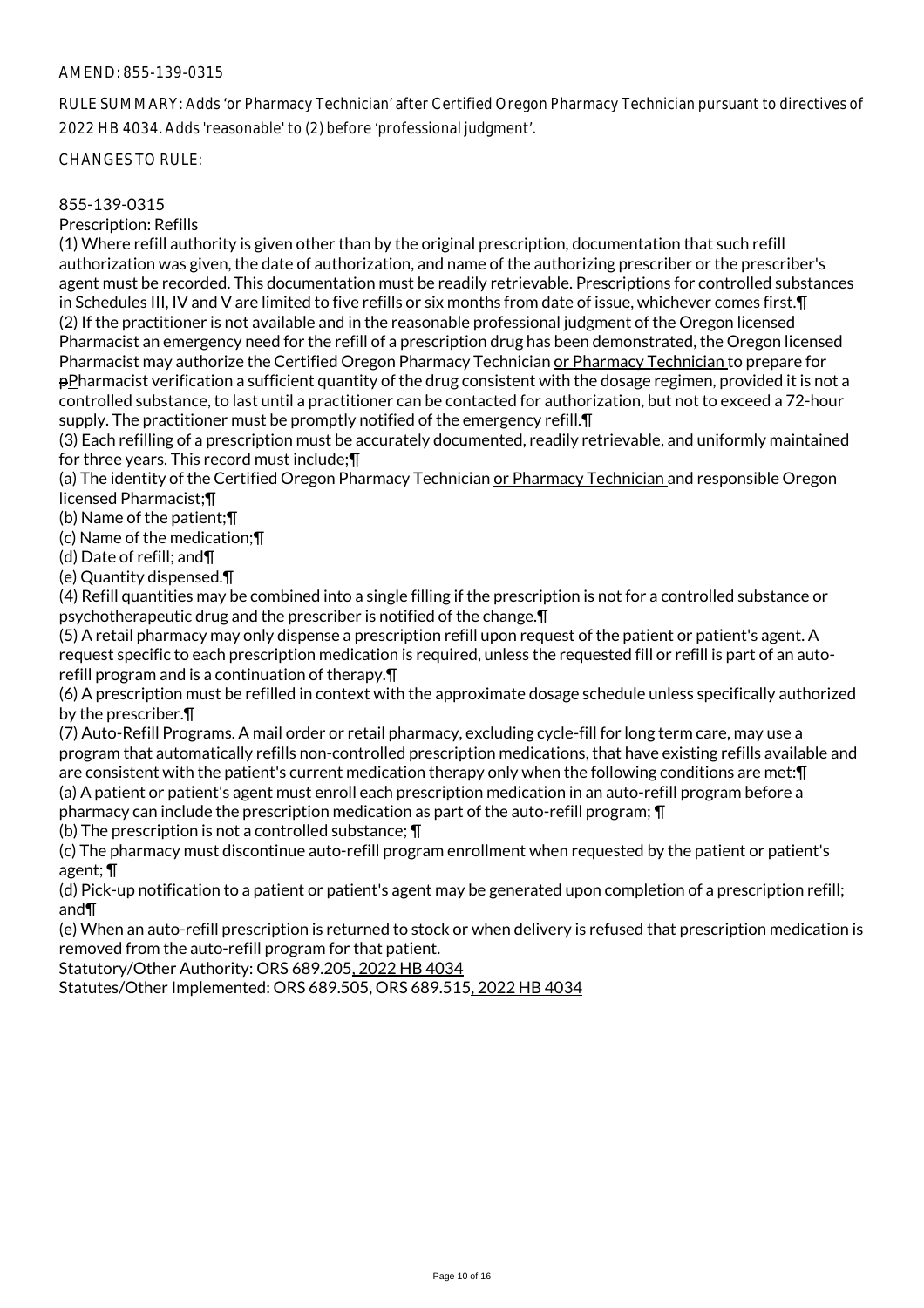RULE SUMMARY: Adds 'or Pharmacy Technician' after Certified Oregon Pharmacy Technician pursuant to directives of 2022 HB 4034.

CHANGES TO RULE:

# 855-139-0355

Dispensing: Customized Patient Medication Packages

In lieu of dispensing two or more prescribed drug products in separate containers, an Oregon licensed Pharmacist may, with the consent of the patient, the patient's caregiver, or a prescriber, provide a customized patient medication package (patient med pak). A patient med pak is a package prepared by a Certified Oregon Pharmacy Technician or Pharmacy Technician and verified by a pPharmacist for a specific patient comprising a series of containers and containing two or more prescribed solid oral dosage forms. The patient med pak is so designed for each container is so labeled as to indicate the day and time, or period of time, that the contents within each container are to be taken:¶

(1) Label:¶

(a) The patient med pak must bear a label stating:¶

(A) The name of the patient;¶

(B) A serial number for each patient med pak itself and a separate identifying serial number for each of the prescription orders for each of the drug products contained therein;¶

(C) The name, strength, physical description or identification, and total quantity of each drug product contained therein;¶

(D) The directions for use and cautionary statements, if any, contained in the prescription order for each drug product therein;¶

(E) Any storage instructions or cautionary statements required by the official compendia;¶

(F) The name of the prescriber of each drug product;¶

(G) The date of preparation of the patient med pak and the beyond-use date assigned to the patient med pak (such beyond-use date must be no later than 60 days from the date of preparation);¶

(H) The name, address, and telephone number of the dispenser and the dispenser's registration number where necessary; and¶

(I) Any other information, statements, or warnings required for any of the drug products contained therein.¶ (b) If the patient med pak allows for the removal or separation of the intact containers therefrom, each individual container must bear a label identifying each of the drug products contained therein.¶

(2) Labeling: The patient med pak must be accompanied by a patient package insert, in the event that any medication therein is required to be dispensed with such insert as accompanying labeling. Alternatively, such required information may be incorporated into a single, overall educational insert provided by the RDSP for the total patient med pak.¶

(3) Packaging:¶

(a) In the absence of more stringent packaging requirements for any of the drug products contained therein, each container of the patient med pak must comply with the moisture permeation requirements for a Class B singleunit or unit-dose container. Each container must be either not reclosable or so designed as to show evidence of having been opened;¶

(b) There is no special exemption for patient med paks from the requirements of the Poison Prevention Packaging Act. Thus the patient med pak, if it does not meet child-resistant standards must be placed in an outer package that does comply, or the necessary consent of the purchaser or physician, to dispense in a container not intended to be child-resistant, must be obtained.¶

(4) Guidelines: It is the responsibility of the dispenser, when preparing a patient med pak, to take into account any applicable compendia requirements or guidelines and the physical and chemical compatibility of the dosage forms placed within each container, as well as any therapeutic incompatibilities that may attend the simultaneous administration of the medications. In this regard, pPharmacists are encouraged to report to USP headquarters any observed or report incompatibilities.¶

(5) Recordkeeping: In addition to any individual prescription filing requirements, a record of each patient med pak must be made and filed. Each record must contain, as a minimum:¶

(a) The name and address of the patient;¶

(b) The serial number of the prescription order for each drug product contained therein;¶

(c) The name of the manufacturer or labeler and lot number for each drug product contained therein;¶

(d) Information identifying or describing the design, characteristics, or specifications of the patient med pak

sufficient to allow subsequent preparation of an identical patient med pak for the patient;¶

(e) The date of preparation of the patient med pak and the beyond-use date that was assigned;¶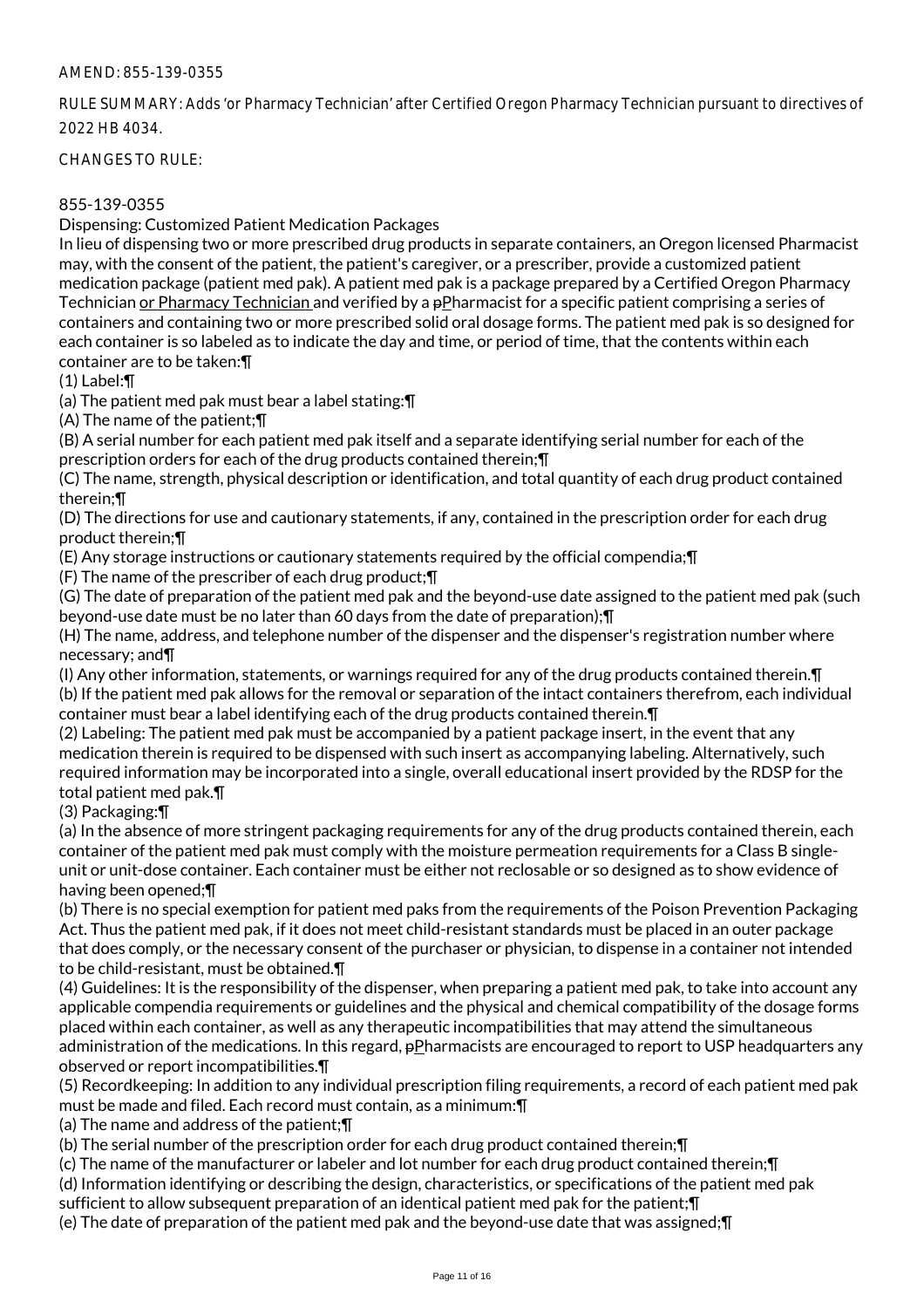(f) Any special labeling instructions; and¶

(g) The name or initials of the Certified Oregon Pharmacy Technician or Pharmacy Technician who prepared the med pak and the Oregon licensed Pharmacist who verified the patient med pak.¶

(6) Ensure an Oregon licensed Pharmacist visually verifies and documents each item required in OAR 855-139-

0041205 for each individual dosage unit in the med pak.

Statutory/Other Authority: ORS 689.205, 2022 HB 4034

Statutes/Other Implemented: ORS 689.155, 2022 HB 4034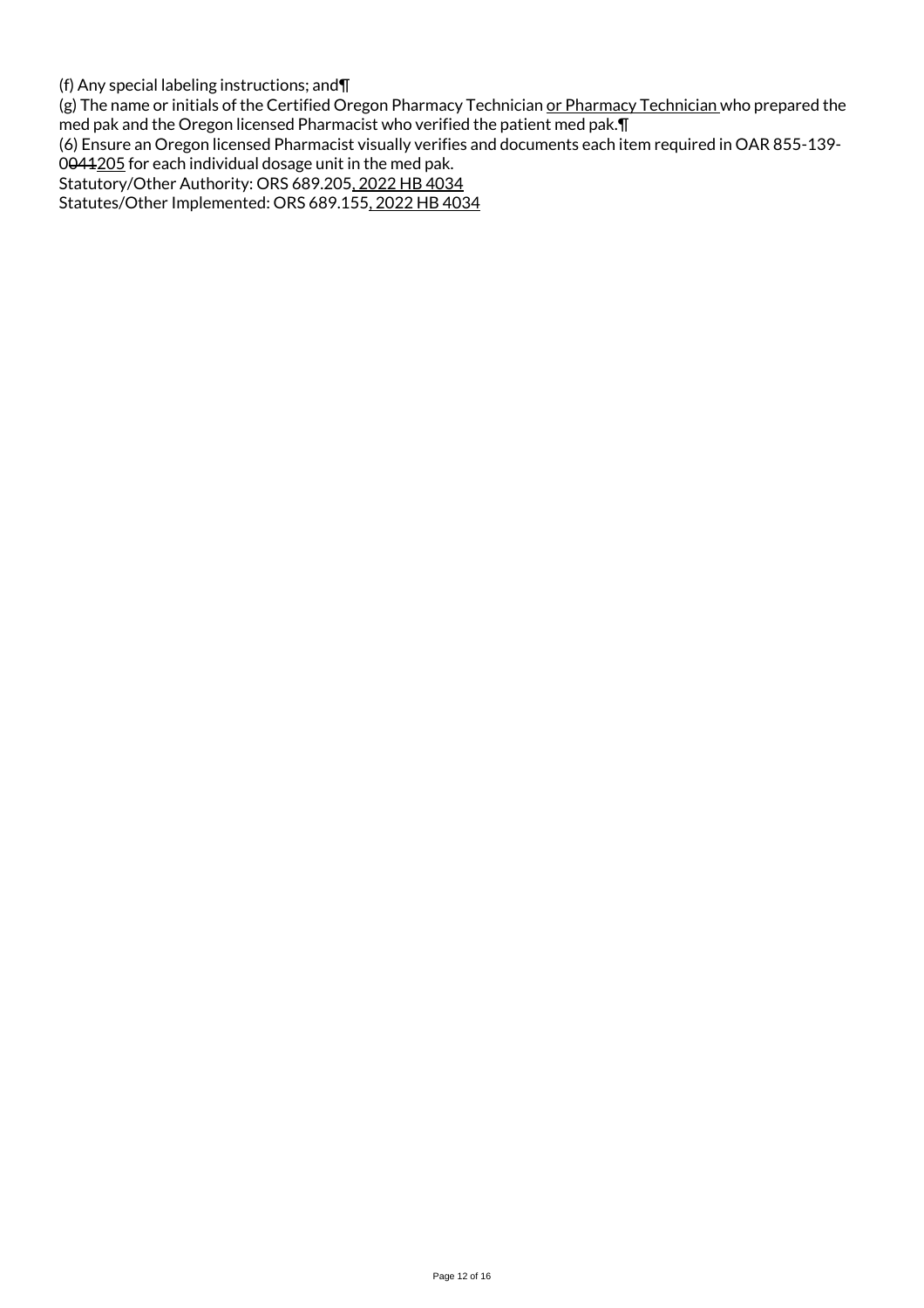RULE SUMMARY: Adds 'or Pharmacy Technician' after Certified Oregon Pharmacy Technician pursuant to directives of 2022 HB 4034.

CHANGES TO RULE:

#### 855-139-0455

Drug and Devices: Return

A Certified Oregon Pharmacy Technician or Pharmacy Technician may accept the return of a drug or device as defined by ORS 689.005 once the drug or device have been dispensed from the pharmacy if they were dispensed in error, were defective, adulterated, misbranded, dispensed beyond their expiration date, or are subject of a drug or device recall only if:¶

(1) An Oregon licensed Pharmacist has approved the return; ¶

(2) The drugs or devices are accepted for destruction or disposal; and ¶

(3) An Oregon licensed Pharmacist verifies the destruction or disposal.

Statutory/Other Authority: ORS 689.205, 2022 HB 4034

Statutes/Other Implemented: ORS 689.305, 2022 HB 4034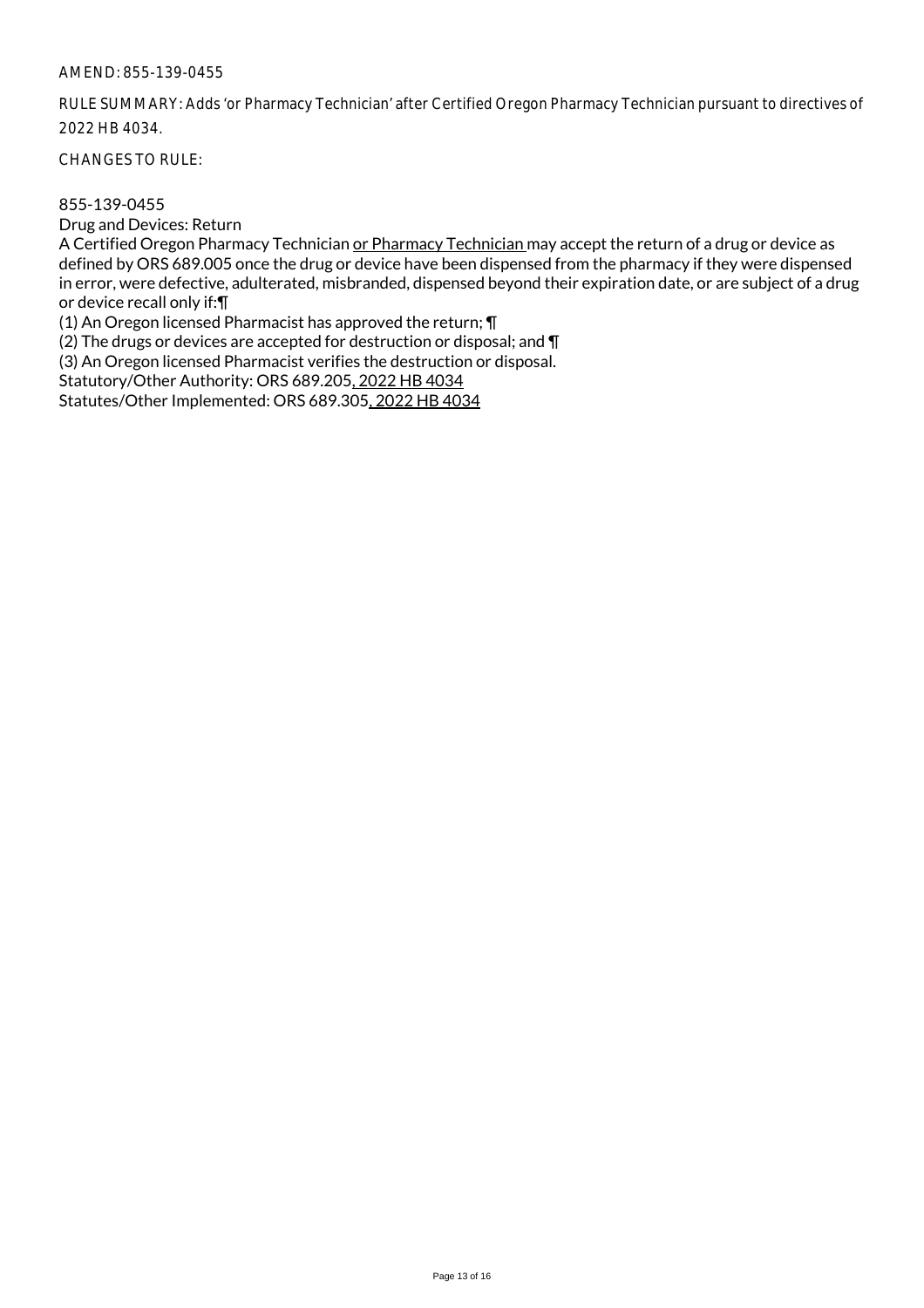RULE SUMMARY: Adds 'or Pharmacy Technician' after Certified Oregon Pharmacy Technician pursuant to directives of 2022 HB 4034.

CHANGES TO RULE:

855-139-0600 Prohibited Practices: General A Retail Drug Outlet RDSP may not:¶ (1) Allow a Certified Oregon Pharmacy Technician or Pharmacy Technician to ask questions of a patient or patient's agent which screen and/or limit interaction with the Oregon licensed Pharmacist;¶ (2) Advertise or otherwise purport to operate as a pharmacy or to advertise or purport to provide pharmacy services unless the person is registered with the board pursuant to ORS 689.305.¶ (3) Deliver a prescription;¶ (4) Compound sterile preparations; or¶ (5) Repackage drugs. Statutory/Other Authority: ORS 475.035, ORS 689.205, ORS 689.305, ORS 689.315, 2022 HB 4034 Statutes/Other Implemented: ORS 689.155, 2022 HB 4034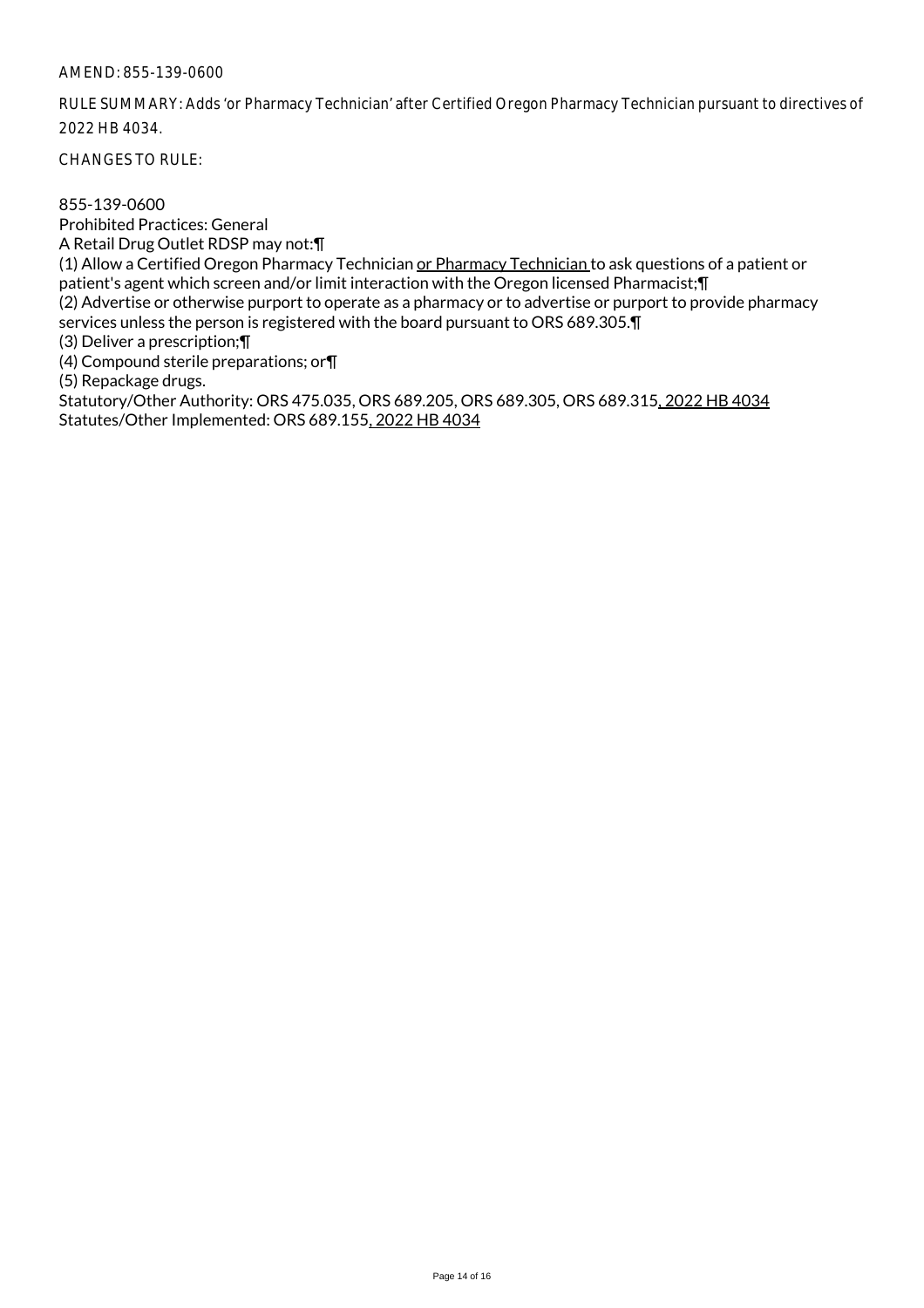RULE SUMMARY: Adds 'or Pharmacy Technician' after Certified Oregon Pharmacy Technician pursuant to directives of 2022 HB 4034.

CHANGES TO RULE:

# 855-139-0715

Service: Epinephrine- General Requirements

(1) A Certified Oregon Pharmacy Technician or Pharmacy Technician may prepare for Oregon licensed Pharmacist verification an order for epinephrine to be used by trainees to treat an anaphylactic reaction. Trainees must be 18 years of age or older and must have responsibility for or contact with at least one (1) other person as a result of the trainee's occupation or volunteer status, such as, but not limited to, a camp counselor, scout leader, forest ranger, school employee, tour guide or chaperone.¶

(2) Individuals must successfully complete a training program approved by the Oregon Health Authority, Public Health Division. Upon successful completion, the trainee will receive the following certificates:¶

(a) Statement of Completion; and¶

(b) Authorization to Obtain Epinephrine.¶

(3) Acquisition of epinephrine from a pharmacy to be used for the treatment of allergic emergencies may occur in the following manners:¶

(a) An Oregon licensed Pharmacist may dispense epinephrine to a trainee upon presentation of the Statement of Completion and Authorization to Obtain Epinephrine certificate to a pharmacy when:¶

(A) An Oregon licensed Pharmacist may generate a prescription for and dispense an emergency supply of epinephrine for not more than one adult and one child dose package, as specified by the supervising professional whose name, signature, and license number appear on the Authorization to Obtain Epinephrine certificate.¶ (B) The Oregon licensed Pharmacist who generates the hardcopy prescription for epinephrine in this manner must reduce the prescription to writing and file the prescription in a manner appropriate for a non-controlled substance.¶

(C) Once the Oregon licensed Pharmacist generates the epinephrine prescription, the Certified Oregon Pharmacy Technician or Pharmacy Technician must write in the appropriate space provided on the Authorization to Obtain Epinephrine certificate the date and the number of doses dispensed, the Oregon licensed Pharmacist must verify the accuracy of data written on the certificate and the Certified Oregon Pharmacy Technician or Pharmacy Technician must return the completed certificate to the trainee.¶

(D) The Statement of Completion and the Authorization to Obtain Epinephrine certificate may be used to obtain epinephrine up to four (4) times within three (3) years from the date of the initial training.¶

(E) Both the Statement of Completion and the Authorization to Obtain Epinephrine certificate expire three (3) years from the date of the trainee's last Oregon Health Authority approved allergy response training.¶

(F) Upon completion of the training, the trainee will receive a new Statement of Completion and Authorization to Obtain Epinephrine certificate, with a valid duration of three (3) years.¶

(b) A Certified Oregon Pharmacy Technician or Pharmacy Technician may prepare for Oregon licensed Pharmacist verification epinephrine to be dispensed to an entity when:¶

(A) The epinephrine is acquired by a valid prescription presented to the pharmacy;¶

(B) The prescription identifies the entity as the patient for the purpose of prescribing and labeling the prescription. Statutory/Other Authority: ORS 689.205, 2022 HB 4034

Statutes/Other Implemented: ORS 689.155, ORS 433.825, 2022 HB 4034